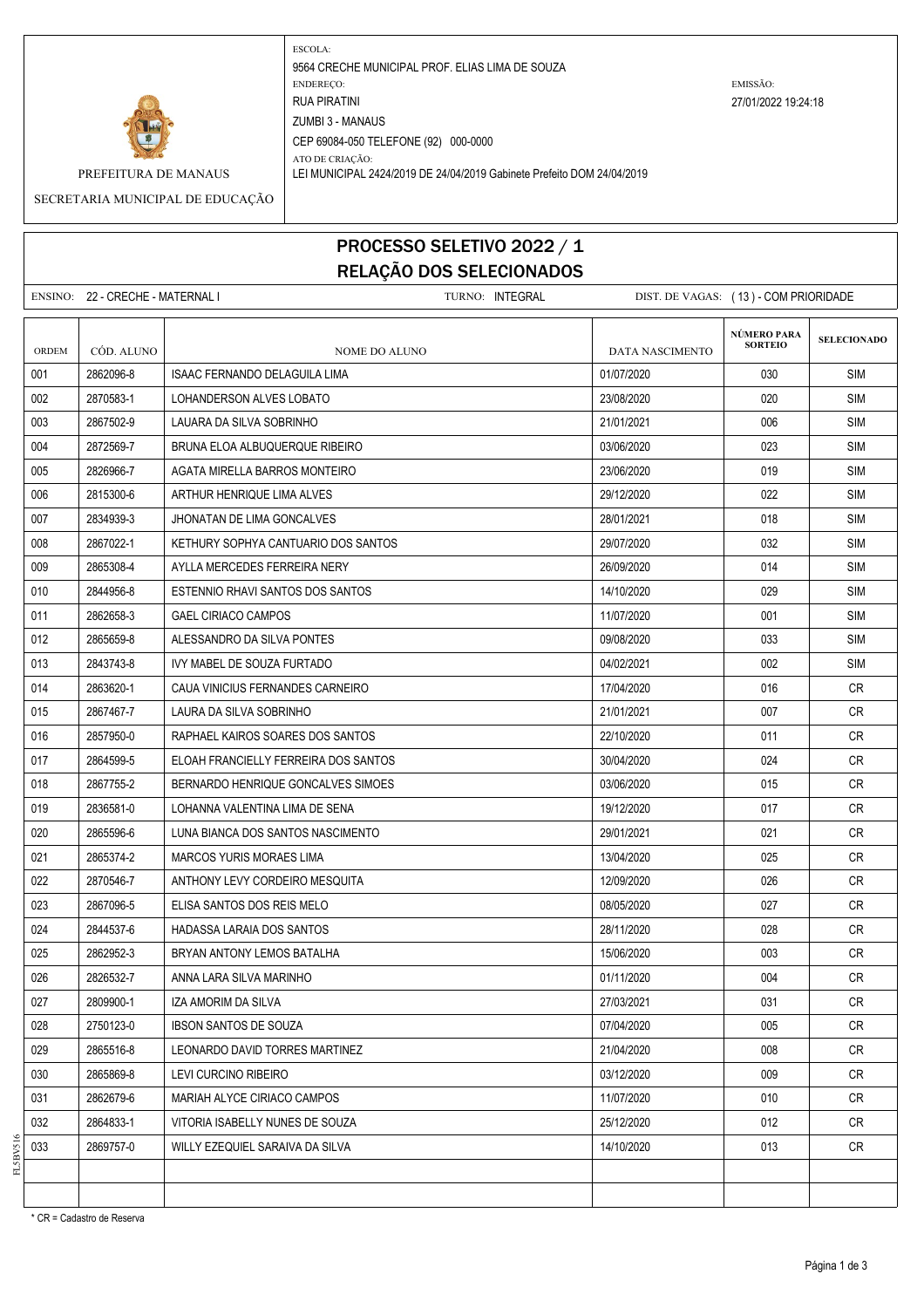

ESCOLA: 9564 CRECHE MUNICIPAL PROF. ELIAS LIMA DE SOUZA ENDEREÇO: EMISSÃO: RUA PIRATINI 27/01/2022 19:24:18 ZUMBI 3 - MANAUS CEP 69084-050 TELEFONE (92) 000-0000 ATO DE CRIAÇÃO:

PREFEITURA DE MANAUS LEI MUNICIPAL 2424/2019 DE 24/04/2019 Gabinete Prefeito DOM 24/04/2019

SECRETARIA MUNICIPAL DE EDUCAÇÃO

## PROCESSO SELETIVO 2022 / 1 RELAÇÃO DOS SELECIONADOS

ENSINO: 22 - CRECHE - MATERNAL I TURNO: INTEGRAL DIST. DE VAGAS: ( 8 ) - SEM PRIORIDADE **SELECIONADO** ORDEM CÓD. ALUNO **NOME DO ALUNO** NOME DO ALUNO DATA NASCIMENTO 001 2872486-0 JOAO LUCAS ANDRADE NUNES 04/01/2021 042 SIM 002 2838683-3 DEAN PAULO TAVARES DOS SANTOS 02/04/2020 043 SIM 003 2865550-8 IAGO GAEL DA SILVA LAMEIRA 04/10/2020 SIM 004 2856516-9 IANNA EMANUELE QUEIROZ TAVARES 31/10/2020 31/10/2020 I 028 SIM 005 2871929-8 ISABELLA SANTOS DA SILVA 26 26/07/2020 26/07/2020 12:012 SIM 006 2865567-2 GLENDA RENATA NOGUEIRA DE MELO 02/06/2020 048 SIM 007 2867969-5 ENOQUE JUNIO DOS SANTOS ESTEVES 1711 1711/2020 17/11/2020 20 044 SIM 008 2821858-2 SAKURA RAVENA ANSELMO DA SILVA 09/09/09/09/09/09/000 006 SIM 009 2820579-0 JOAO VICTOR DA SILVA FREIRE 11/09 11/09/2020 11/09/2020 200 27 CR 010 2801193-7 AUROR CAETANO NUNES BOTELHO 024 CR 011 2832333-5 GAEL MACHADO DE ANDRADE 04/07/2020 007 CR 012 2869363-9 ANNY CHRISTINE FELIPE ALVES NATURAL CONSUMING A LARGE 18/12/2020 NATURAL CRUIS CRUIS CRUIS CRUIS 013 2832228-2 SARA DE FIGUEIREDO GOMES 16/10/2020 019 CR 014 2860608-6 NICOLAS GABRIEL NASCIMENTO DA SILVA 04/05/2020 003 CR 015 2832328-9 MELISSA MACHADO DE ANDRADE 04/07/2020 002 CR 016 2825375-2 ALICIA MACEDO FERREIRA 18/02/2021 18/02/2021 - 18/02/2021 005 CR 017 2834255-0 LUNA MELISSA CARDOSO CALDAS 30/12/2020 016 CR 018 2871937-9 ABRAAO RUBEN ARAUJO CABRAL 06/01/2021 020 CR 019 2866306-3 ANA LUISA NUNES BATISTA 14/06/2020 14/06/2020 040 CR 020 2873352-5 PEDRO HENRIQUE OLIVEIRA SANCHES 08/05/2020 021 CR 021 2868872-4 GABRIEL ARAUJO DE OLIVEIRA 26/07/2020 26/07/2020 26/07/2020 25 CR 022 2873274-0 THALES HUDSON MACHADO DA SILVA 27/09/2020 27/09/2020 127/09 023 2867299-2 LUIZ GABRIEL SIMOES DA SILVA 22/07/2020 030 CR 024 2865484-6 AQUILES BERALDO DE LIMA 02/01/2021 004 CR 025 2868982-8 VALENTIM GAEL CAMUCA DOS SANTOS 07/10/2020 022 CR 026 2839496-8 MARIA MANUELLA FARIAS GARRIDO 20/07/2020 031 CR 027 2856889-3 ESTEVAO ARAUJO DE FARIAS SOUZA 03/06/2020 CR 028 2836513-5 RHANNA GRAZIELLE MOREIRA GOMES 12/11/2020 036 CR 029 2834316-6 ISIS RAFAELLY RODRIGUES VASCONCELOS 20/04/2020 045 CR 030 2865832-9 GIOVANA GABRIELLY PEREIRA PORFIRO 05/10/2020 023 CR 031 2872546-8 LEONARDO ALMEIDA DA COSTA 07/12/2020 050 CR 032 2869909-2 THALLYSON MIGUEL MENDES SARMENTO 18/02/2021 CR 033 2865316-5 HENRIQUE ROCODA PEDROSA 11/06/2020 CR 034 2811342-0 MAITE RIBEIRO DI MURO 01/04/2020 001 CR 035 2868700-0 PEDRO ERICK AMARAL DEMETRO AND CONSUMING RESEARCH 2010 010 CR **NÚMERO PARA SORTEIO**

\* CR = Cadastro de Reserva

FL5BV516